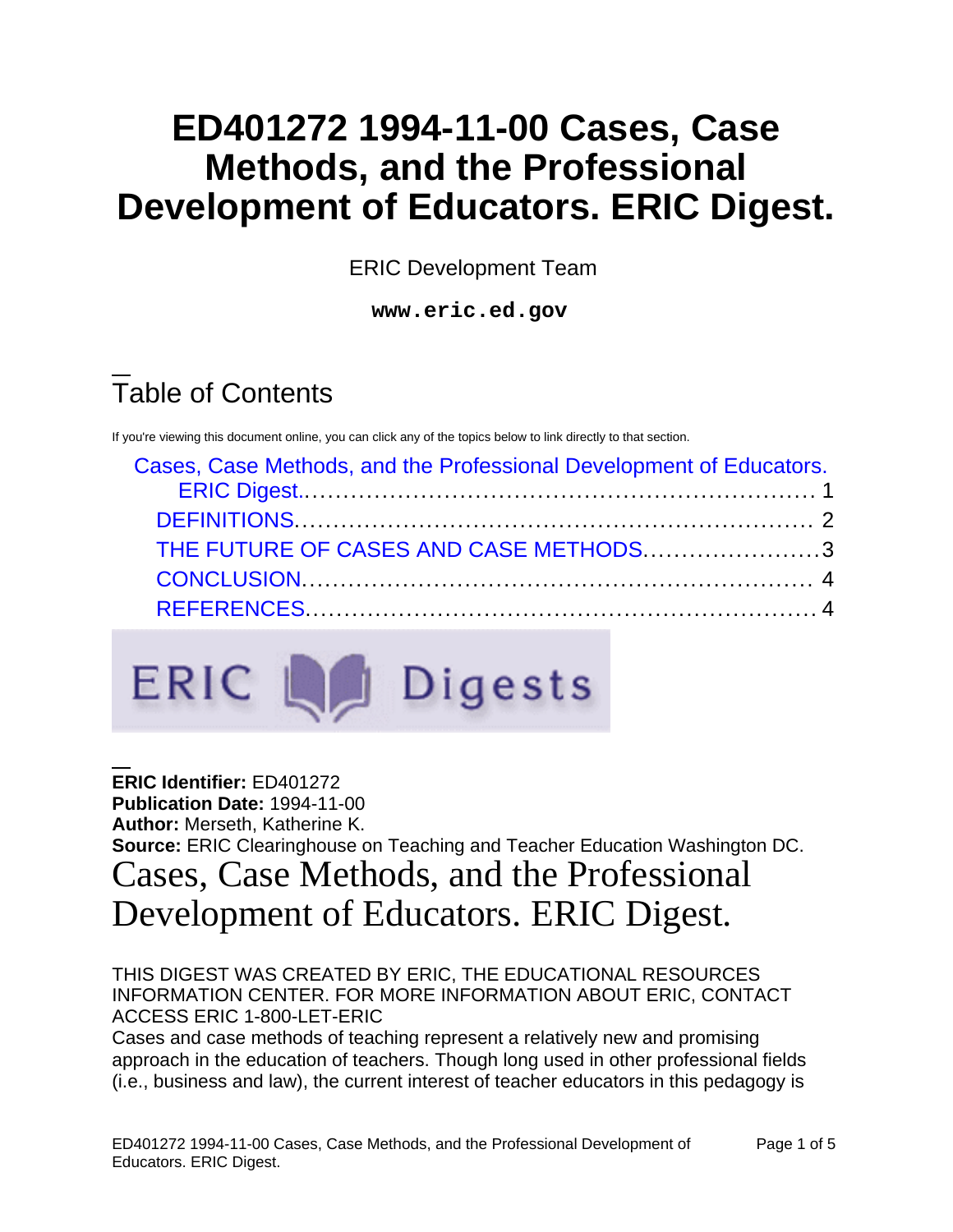due in part to a growing interest in the development of teacher knowledge and cognition and an acknowledgment of the complexities of teaching (Merseth, 1991). This Digest will present definitions of cases and case methods, explore the purposes of using case studies, and suggest avenues for further research into the effectiveness of using case in teacher education.

#### <span id="page-1-0"></span>DEFINITIONS

What are "cases" and "case methods?" Since teacher educators use different terms and definitions, it is important to be clear about the meaning of these terms and definitions in order to develop a better understanding of their use and potential.

One common definition suggests that a case is a descriptive research document, often presented in narrative form, that is based on a real-life situation or event. It attempts to convey a balanced, multidimensional representation of the context, participants, and reality of the situation. Cases are created explicitly for discussion and seek to include sufficient detail and information to elicit active analysis and interpretation by users with differing perspectives. This definition reaffirms three essential elements of cases: (a) they are real, (b) they rely on careful research and study, and (c) they foster the development of multiple perspectives by users. The emphasis on reality-based cases is important for teacher education because it enables students of teaching to explore, analyze, and examine representations of actual classrooms.

Collections of cases are now appearing in teacher education casebooks, which also include discussion questions and instructor notes. Some are generically organized, covering many aspects of instruction, while others target specific audiences, such as intern or mentor teachers or high school students, or specific themes, such as multicultural education or assessment.

Closely related to the definition of cases are the many ways that cases are used. Case methods are employed, for instance, to frame conversations between mentors and novices, as stimulants to reflection, as techniques to enrich field experiences, as tools for professional evaluation, or to orient individuals to particular ways of thinking. Case methods may include large and small group discussions, role playing, written analysis, or team-based discussions.

To structure case discussions, the discussion leader plays a very important role--guiding, probing, directing, giving feedback, or sometimes simply observing the exchanges and contributions among the class members. The purpose of these discussions is to develop individual skills of observation, analysis, action taking, and assessment. Indeed, case discussions often help students understand that the analyses of most problems in education depend on the particular perspective of the problem solver.

In teacher education, case purpose falls into three categories: (a) cases as exemplars;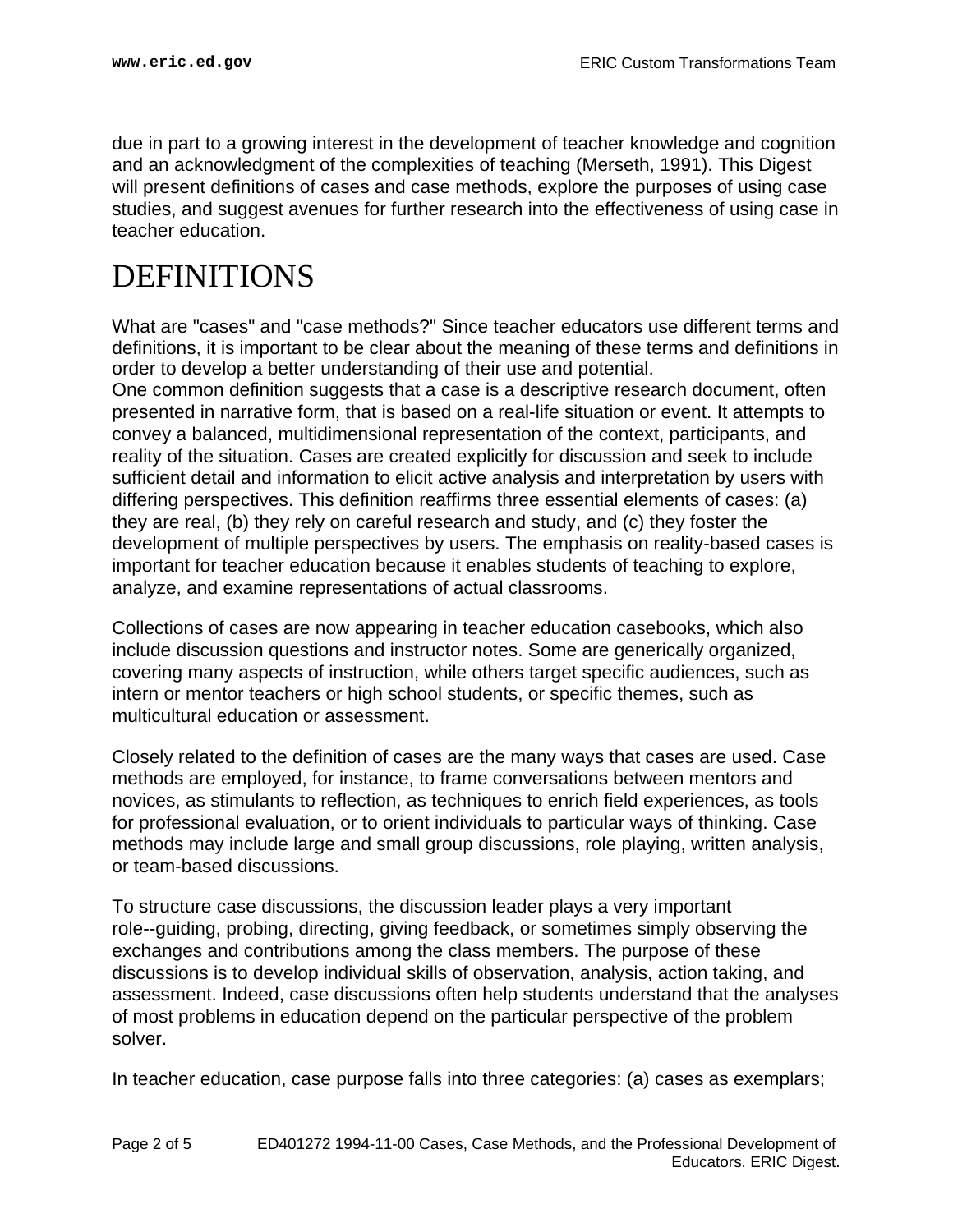(b) cases as opportunities to practice analysis, the assimilation of differing perspectives, and contemplation of action; and (c) cases as stimulants to personal reflection (Merseth, 1996). Cases as exemplars emphasize the theoretical and give priority to general, propositional knowledge. Their purpose is to develop knowledge of a particular theory or to build new theories. Using cases as exemplars also can be used to honor best practice or to make effective teaching more public and more available for analysis and review (Sykes & Bird, 1992).

Cases also can be used to practice decision making and problem solving. Here, case materials can help teachers "think like a teacher" (Shulman, 1992; Wassermann, 1994) by presenting situations from which theory emerges. The cases portray problematic situations that require problem identification and analysis, decision making, and action definition. This use of cases works well with the conception of teaching as a complex, messy, context-specific activity.

Finally, a third purpose of cases is to stimulate personal reflection. Here, the emphasis is on introspection and the development of personal professional knowledge. Teacher educators who use cases written as self-reports of personal experiences, suggest that they are a powerful means to develop habits and techniques of reflection (Kleinfeld, 1992; Richert, 1991), as well as a stimulus to analytical thinking.

### <span id="page-2-0"></span>THE FUTURE OF CASES AND CASE METHODS

The clarion calls for the use of cases and case methods far exceed the volume and quality of empirical research specific to cases and case methods in teacher education. Will cases and case methods become standard pedagogy in teacher education in the twenty-first century? The answer is unclear because the research base about cases and case methods is small, though growing (Colbert, Trimble, & Desberg, 1996). To develop greater knowledge about cases and case methods, the teacher education community must assess more fully the use of cases and develop a deeper understanding of the effects of variations in use. This charge is an ambitious one because understanding various uses of cases requires a clear articulation of purpose. As a first step, researchers must be clear about intended outcomes. Are they looking for effects on teacher cognition or on personal beliefs and feelings? Another area of important research must focus on the influence of case-based instruction on teacher and student performance in classrooms.

The medium and the content of cases also offer rich areas for investigation. What is known about the difference between video, written, and a combination of video and written cases in hypermedia format (Merseth & Lacey, 1993)? And what do teachers learn from cases about mathematics or special education?

A different line of research should explore variations in method. Basically, this work would investigate how, where, when, and by whom cases are used. In the teacher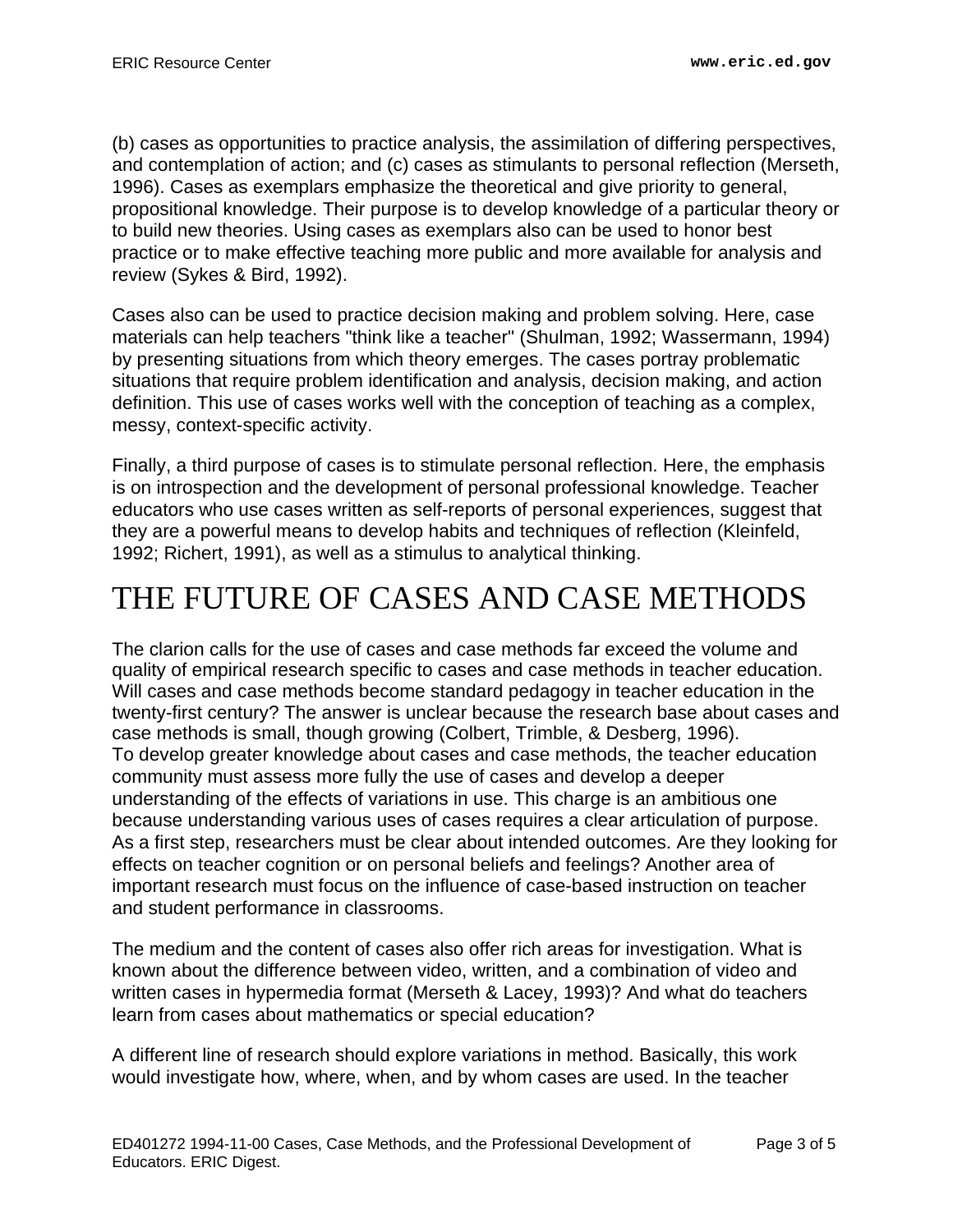education curriculum, is it more productive to consider five cases set in the same context about five different topics or five cases about the same topic in five different settings? And what do we know about the impact of cases delivered through CD-ROM or hypermedia format? Important questions also exist about the role and practice of the instructor.

The existence of an active research and development agenda about cases in teacher education is exciting. If teacher educators pursue their work with the objective of first understanding more completely the elements of case-based pedagogy--namely the materials and the methods--and then engage in more complicated research that explores the interaction of these elements with students, significant contributions may be realized.

#### <span id="page-3-0"></span>**CONCLUSION**

Cases and case methods of instruction offer a new pedagogical method for teacher education programs. The growing interest in cases, the early results of empirical research about the materials and the methods, and the potential for further research and development outline great opportunities for those who wish to use it to pursue a deeper understanding of the process of learning to teach.

#### <span id="page-3-1"></span>REFERENCES

References identified with an EJ (ERIC journal) number have been abstracted and are cited in the ERIC database. Journal articles should be available at most research libraries.

Colbert, J. A., Trimble, K., & Desbert, P. (Eds.). (1996). The case for education. Boston: Allyn and Bacon.

Kleinfeld, J. (1992). Learning to think like a teacher: The study of cases. In J. H. Shulman (Ed.), Case methods in teacher education (pp. 33-49). New York: Teachers College Press.

Merseth, K. K. (1991). The early history of case-based instruction: Insights for teacher education today. Journal of Teacher Education, 42(4), 243-249. EJ 438 532

Merseth, K. K. (1996). Cases and case methods in teacher education. In J. Sikula (Ed.), Handbook of research on teacher education (pp. 722-744). New York: MacMillan Publishing Company.

Merseth, K. K., & Lacey, C. A. (1993). Weaving stronger fabric: The pedagogical promise of hypermedia and case methods in teacher education. Teaching & Teacher Education, 9(3), 283-299. EJ 469 803

Richert, A. E. (1991). Using teacher cases for reflection and enhanced understanding.